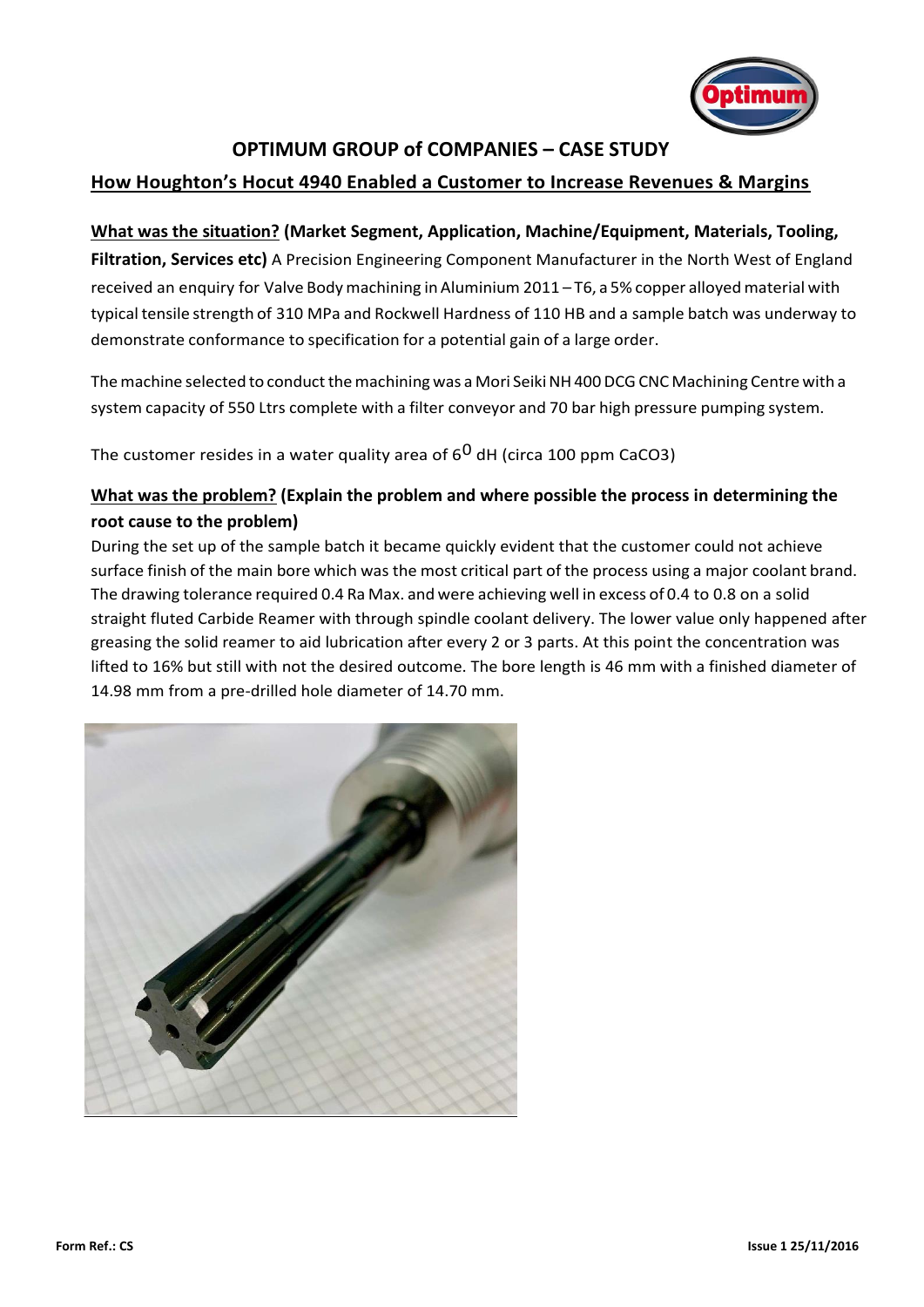

# **OPTIMUM GROUP of COMPANIES – CASE STUDY**

Optimum whom is a long-standing supplier of neat cutting oils to this customer was offered the opportunity on this and other problem areas where machinability performance was questioned by the customer.

#### **What was the solution? (Details of our proposal or recommendation)**

After reviewing the application it was decided to trial Houghton Hocut 4940 is an advanced, high lubricity, boron-free and formaldehyde-free emulsion technology giving very long sump-life. A special additive package gives greatly enhanced machining performance compared to conventional products and is particularly effective on difficult aerospace materials including aluminium, nickel and titanium alloys.

The system was deep cleaned and sterilised before trial commencement and filled to 10% with a working range between 9 – 11%. Immediately the customer showed signs of improvement on surface finish without the need of greasing the reamer and solely relying on the performance of the coolant and following a machining run returned surface finishes between 0.2 – 0.3 Ra. Tool Life, even after re-grinds is approx. 3000 components.